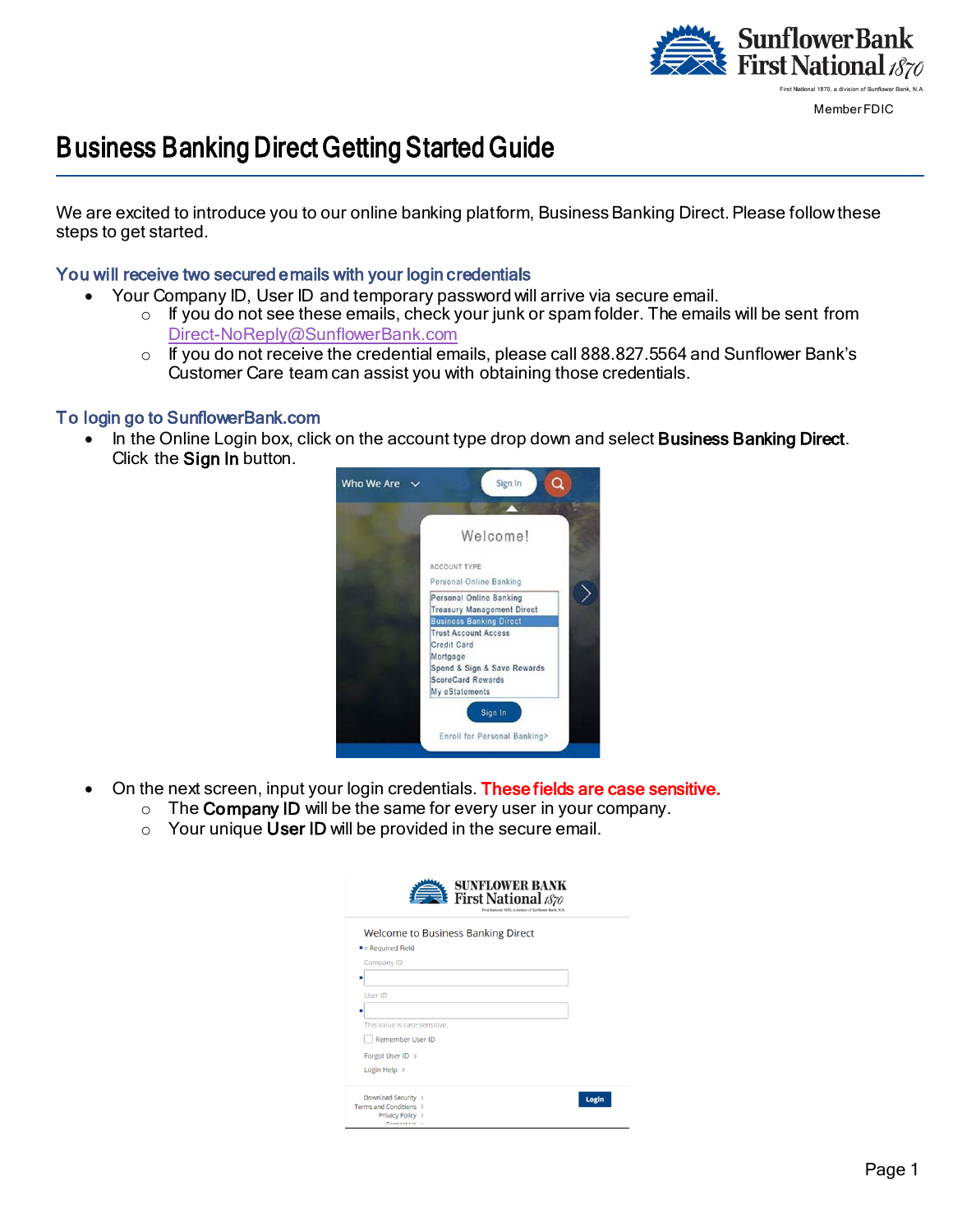

Member FDIC

- Next, you will be asked to enter your password.
	- $\circ$  Your first time accessing the system, you will need to enter the temporary password provided to you via secure email.

| <b>SUNFLOWER BANK</b><br><b>Exercise Service Street First National 1870</b> |  |        |       |
|-----------------------------------------------------------------------------|--|--------|-------|
| $P = Required$ Field<br>Password                                            |  |        |       |
| п                                                                           |  |        |       |
| Forgot Password >                                                           |  |        |       |
| Login Help >                                                                |  |        |       |
|                                                                             |  | Cancel | Login |

- You will then need to change your password.
	- o First, enter the temporary password you received as your current password.
	- o Then, enter a new password in the next two boxes
		- Your password must be 10 characters long and contain and upper case letter, number and special character.

|                  | Change Password                                         |  |  |
|------------------|---------------------------------------------------------|--|--|
| Required Field   |                                                         |  |  |
| Old Password     |                                                         |  |  |
|                  |                                                         |  |  |
| New Password     |                                                         |  |  |
|                  |                                                         |  |  |
|                  | Password must be between 3 and 30 characters in length, |  |  |
|                  |                                                         |  |  |
| Confirm Password |                                                         |  |  |
|                  |                                                         |  |  |

# Congratulations! You have now signed into our online banking platform!

• Now that you are logged into Business Banking Direct, go to the Edit my Profile option from the upper right hand corner.

|                |                            | Test Small Business $\backsim$<br>в<br>lane Doe | 0  |
|----------------|----------------------------|-------------------------------------------------|----|
|                | <b>Test Small Business</b> |                                                 | ۰M |
|                | Logout                     | <b>Edit My Profile</b>                          |    |
|                |                            | <b>Manage Alerts</b>                            |    |
| <b>S</b> Tasks |                            | <b>Resource Center</b>                          |    |
|                |                            | Message Center o                                |    |
|                | Approvals renaing          |                                                 |    |

- You will need to confirm/update two pieces of information:
	- o Confirm your email address is correct.
	- o If you would like to receive notification and alerts via text, then check the box to enable text